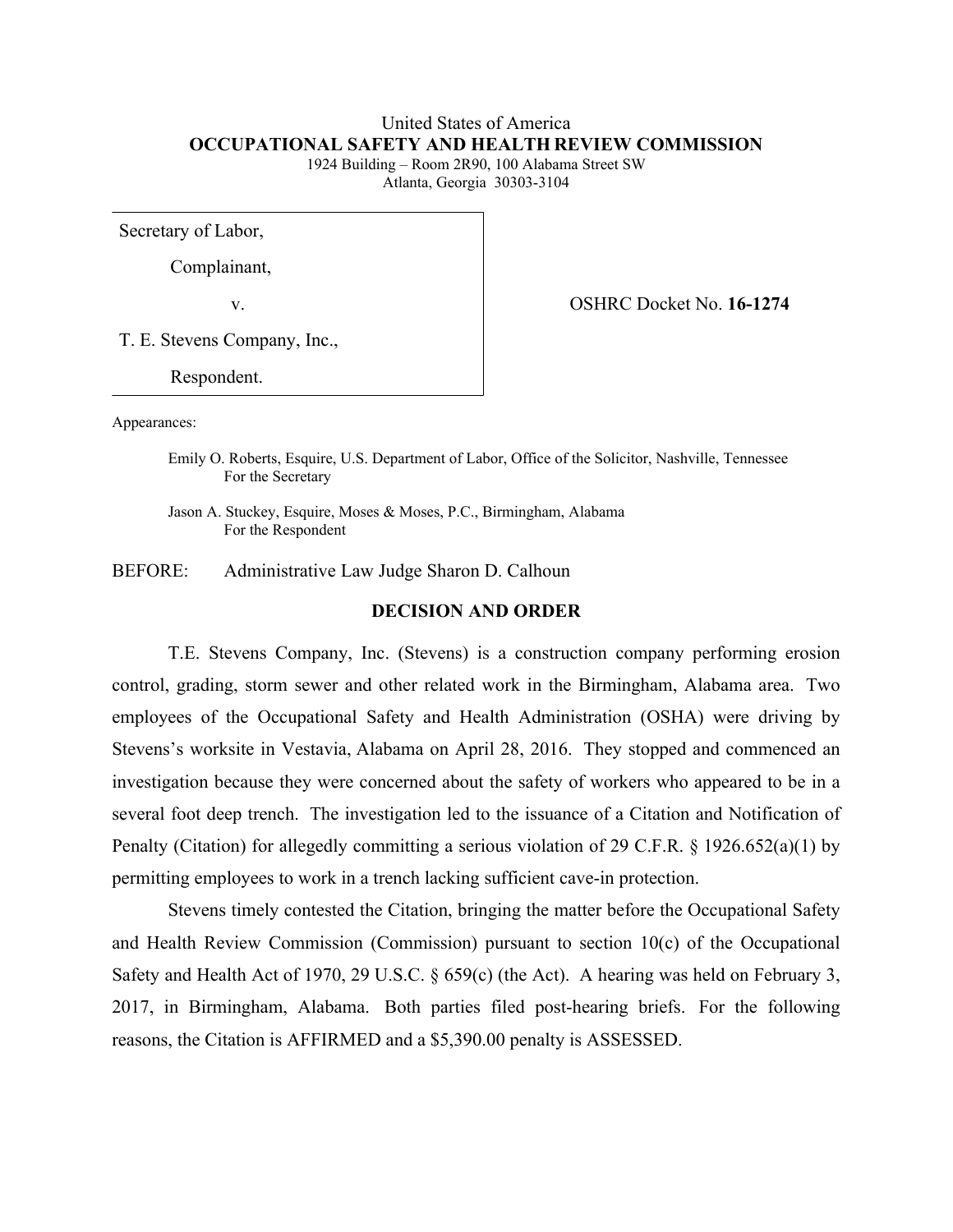#### **JURISDICTION**

Stevens is a civil construction company operating in and around Birmingham, Alabama (Tr. 194). It stipulated it is an employer engaged in a business affecting interstate commerce and the Commission has jurisdiction (Tr. 9; Stip. 1-3). <sup>1</sup> Based upon the parties' stipulations and the record, Stevens is a covered business and the Commission has jurisdiction.

### **BACKGROUND**

Stevens's work includes construction projects relating to sewers, water lines, and other related utilities (Tr. 21, 194). Hudson Construction retained Stevens to install drain lines at a construction site for a grocery store in Vestavia, Alabama (Tr. 22, 122, 211). The drain lines were to be installed in trenches created by drilling and blasting (Tr. 185, 211, 234). To assist with the blasting work, Stevens hired Atlas Blasting Company (Atlas) (Tr. 204, 208, 212). After Atlas blasted the area where the trench at issue here was located, Stevens's employees continued excavating the ground further with a backhoe (Tr. 208, 211-13).

Two employees were working in the completed trench on April 28, 2016, when OSHA Compliance Safety and Health Officer William Glasscock (CSHO) and Assistant Area Director Hector Julian-Camacho (AAD) drove past the site (Tr. 15, 23, 117-19). They stopped to inspect the site pursuant to OSHA's National Emphasis Program on trenching and excavations, which was established to address the risks and accidents associated with this type of work, and requires OSHA employees to conduct inspections whenever they identify excavations (Tr. 15-17, 117-19; Exh. C-7).

During the investigation, the CSHO learned Stevens employed the two workers he had seen in the trench (Tr. 23-24). One of the workers observed was a laborer and the other was the site superintendent as well as the competent person (Tr. 24). In addition to speaking with the two workers seen in the trench, the CSHO and AAD also spoke to a third employee, measured the trench, and took a soil sample (Tr. 23-29; Exh. R-9). This sample was taken to confirm the stability of the soil in the trench (Tr. 29, 128). The stability of the soil in an excavation impacts the amount of cave-in protection required. *See e.g.,* 29 C.F.R. § 1926.652(a)(1). The excavation standard sets forth a hierarchy of stability for rock and soil going from Stable Rock, to Type A, to Type B, to the least stable, Type C. *Id.* Testing of the soil at Stevens's Vestavia worksite confirmed it was "Type B" soil<sup>2</sup> (Stip. 6-7; Exhs. C-5, C-6; Tr. 29).

<sup>&</sup>lt;sup>1</sup> The parties' stipulations are set forth in the Joint Pre-Hearing Statement and were made part of the record at the hearing (Tr. 10).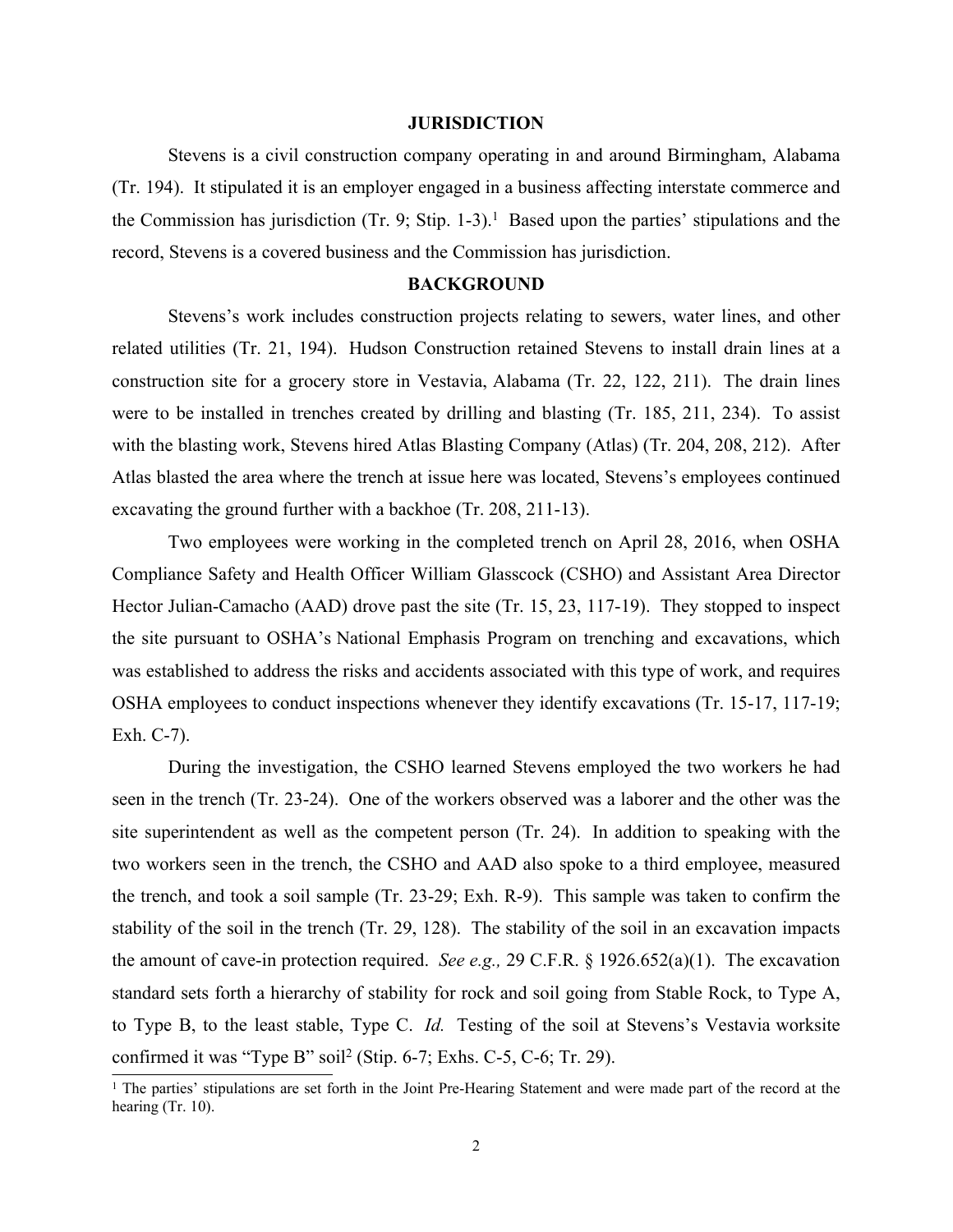When working in Type B soil, employers generally must take various precautions, as the soil is more prone to collapse than Stable Rock or Type A soil (Tr. 178-79). For example, trenches in Type B soil deeper than five feet must be protected from cave-ins. 29 C.F.R. § 1926.652(a)(1). The protection method the employer selects must comply either with § 1926.652(b) or § 1926.652(c). *Id*. Section 1926.652(c) permits the installation of supports or shields to protect workers from cave-ins, while § 1926.652(b) permits the use of sloping and benching for protection. Stevens alleges it followed § 1926.652(b)'s sloping requirements. (Stevens's brief, pp. 3-4). To be compliant, the slope of the trench at issue here could not exceed a 45-degree angle. Table B-1, App. B. to Sub. P of Pt. 1926.652 (Table B-1); *Stark Excavating, Inc.*, 24 BNA OSHC 2215, 2216-17 (No. 09-0004, 2014) (consolidated) (discussing the sloping requirements for excavations in Type B soil), *aff'd*, 811 F.3d 922 (7th Cir. 2016) (Stevens's brief, p. 2; Stip. 6-9).

#### **DISCUSSION**

To establish a violation of any OSHA standard, the Secretary must prove: (1) the cited standard applies; (2) its terms were violated; (3) employees were exposed to the violative condition; and (4) the employer knew or could have known with the exercise of reasonable diligence of the violative condition. *See Astra Pharm. Prods., Inc*., 9 BNA OSHC 2126, 2129 (No. 78-6247, 1981), *aff'd in pertinent part*, 681 F.2d 69 (1st Cir. 1982). The Secretary has the burden of proving each of these elements by a preponderance of the evidence. *Id*.

According to the Secretary on April 28, 2016, an employee was working in a trench without cave-in protection in violation of 29 C.F.R. § 1926.652. This standard provides:

(a) *Protection of employees in excavations.* (1) Each employee in an excavation shall be protected from cave-ins by an adequate protective system designed in accordance with paragraph (b) or (c) of this section except when:

(i) Excavations are made entirely in stable rock; or

(ii) Excavations are less than 5 feet (1.52m) in depth and examination of the ground by a competent person provides no indication of a potential cave-in.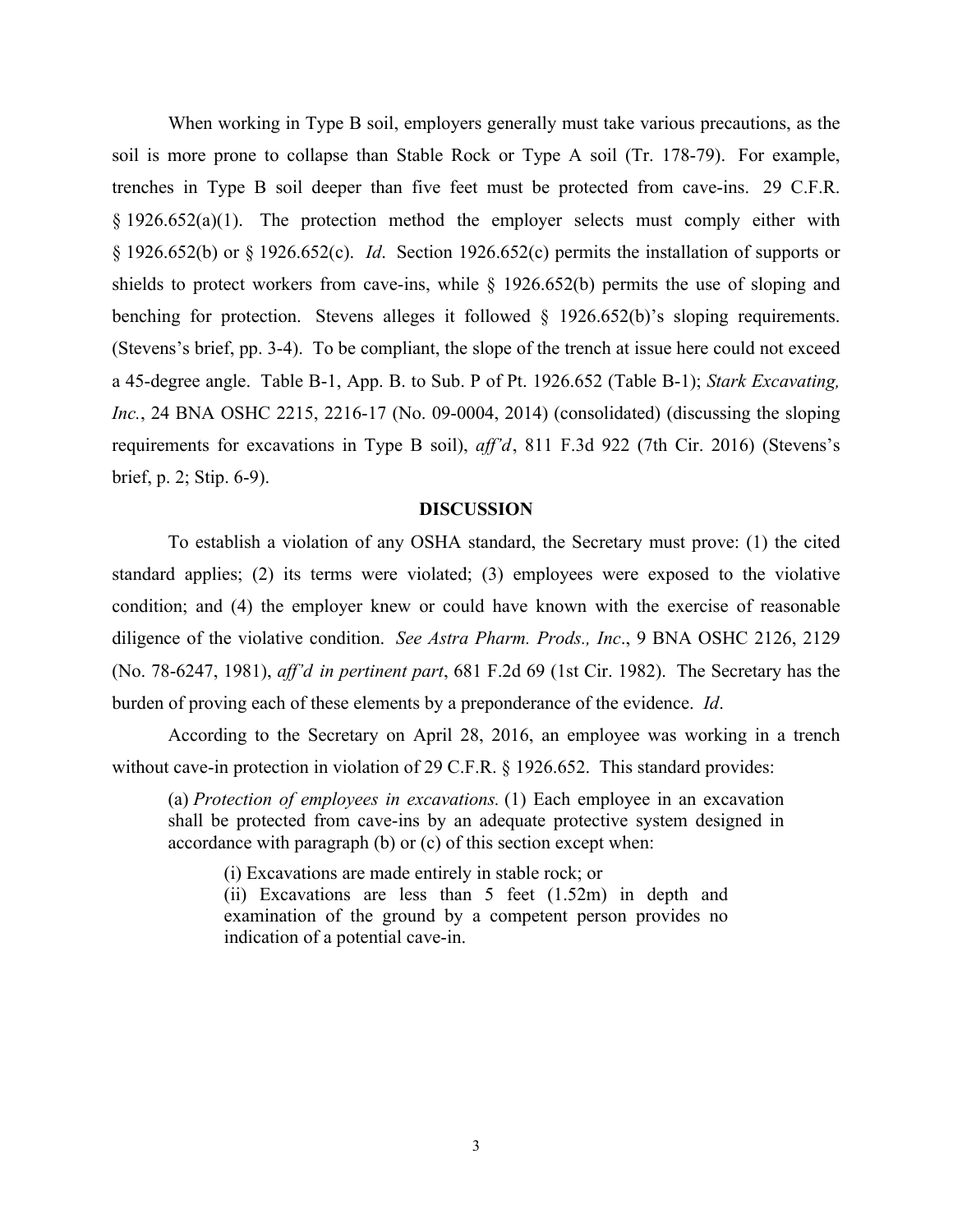29 C.F.R. § 1926.652(a)(1). "[T]he provision applies to any excavation, unless the employer shows that the excavation meets one of two exceptions—it was 'made entirely in stable rock;' or it was 'less than 5 feet . . . in depth and examination of the ground by a competent person provides no indication of a potential cave-in.' " *Bardav, Inc.,* 24 BNA OSHC 2105, 2107 (No. 10-1055, 2014) (quoting 29 C.F.R. § 1926.652(a)(1)). The standard applies regardless of whether the excavation was actually hazardous. *Id.*

For the reasons set forth below, the standard applies and Stevens failed to show the trench qualified for either of the permissible exceptions to the requirement for cave-in protection. *See Ford Dev. Corp*., 15 BNA OSHC 2003, 2010 (No. 90-1505, 1992) ("[T]he party claiming the benefit of an exception bears the burden of proving that its case falls within that exception"), *aff'd*, 16 F.3d 1219 (6th Cir. 1994) (unpublished).

## *Applicability*

Stevens concedes the trench at its worksite constitutes an excavation within the meaning of the cited standard and therefore the standard applies (Stevens's brief, p. 3). It also appears to agree with the Secretary's view that the excavation was not in stable rock and exceeded five feet in depth (Stip. 6-7; Stevens's brief, p.11). The Court agrees these exceptions do not apply.

#### **Trench Not in Stable Rock**

The cited standard includes an exception for excavations made entirely in stable rock, which is defined as "natural solid mineral matter that can be excavated with vertical sides and remain intact while exposed." 29 C.F.R. § 1926.652(a)(1)(i); App. A to Sub. P of Pt. 1926.652- Soil Classification, para. (b), *Stable rock*. As noted above, testing of the soil sample taken at the worksite confirmed the trench was dug in Type B soil and the parties stipulated the testing results were "accurate, authentic, and admissible" (Stip. 6-7; Tr. 127-29).

In addition to the testing, by definition, once the soil has been disturbed it can no longer be classified as Stable Rock or Type A soil—it is either Type B or Type C (Tr. 170-71, 178). App. A to Sub. P of Pt. 1926-Soil Classification, para. (b), *Type B,* (iii); *Stark Excavating,* 24 BNA OSHC at 2218 (evidence of past utility work in the area showed soil was previously disturbed). To create the trench at Stevens's worksite, Atlas blasted the surface with explosives and then employees used an excavator to finish the work (Tr. 185, 212-13). Thus, even if the testing had not been completed, the Secretary still would have shown the trench was not in stable rock and therefore the trench did not qualify for the exception to the cave-in protection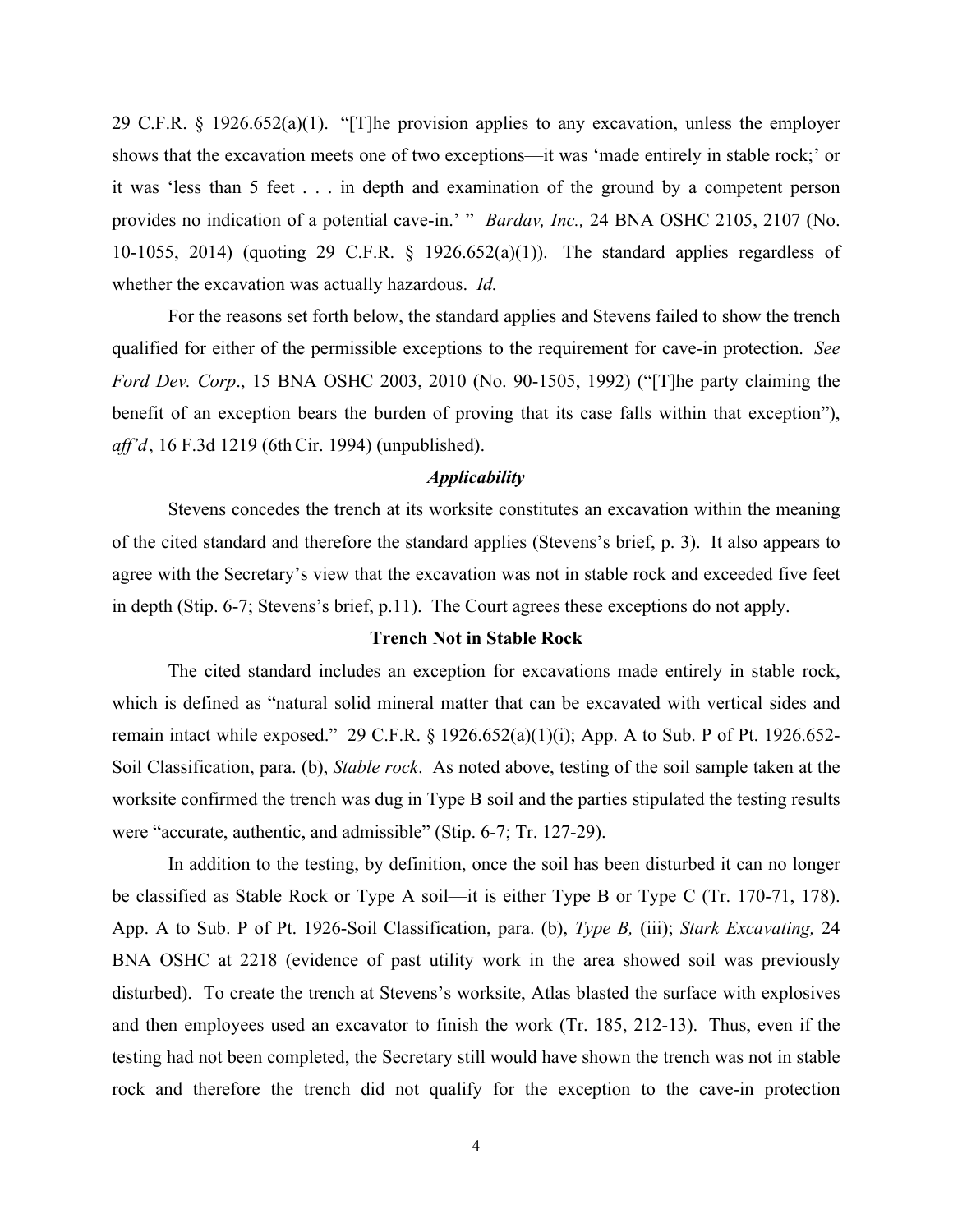requirements set forth in 29 C.F.R. § 1926.652(a)(1)(i) (Tr. 170-71, 178-79. 185; Secretary's brief, p. 5). *See KS Energy Servs. LLC v. Solis*, 703 F.3d 367, 369-70 (7th Cir. 2012) (discussing factors which preclude classifying soil as Type A). So, the exception for trenches dug entirely in stable rock does not apply.

### **Trench Deeper than 5 Feet**

When the AAD and CSHO drove by the site, they could only see the top of two workers heads in a trench (Tr. 23, 119; Exh. C-4 at 7). This led them to believe the trench was deeper than six feet. *Id.* They confirmed this belief during the investigation by using an engineering rod to measure the trench's depth and finding it to be seven feet and four inches (Tr. 26-27). Photographs of the engineering rod taken while it was in the trench corroborate the witnesses' testimony (Exhs. C-1, e-h).

Stevens suggests this measurement could have been incorrect if the AAD held the rod at an angle when he measured the depth (Stevens's brief, pp. 6-14). However, no one disputed the AAD's testimony about holding the rod as straight as possible (Tr. 141). The photographs are consistent with this testimony (Exhs. C-1, e-h). Further, one of the employees seen in the trench, Tony Pierce, said he was approximately five feet and nine inches tall, which would be consistent with the testimony indicating only the top of his head could be seen in the trench from a distance<sup>3</sup> (Tr. 23, 222; Exhs. C-1b, C-4). Stevens's employees witnessed the AAD and CSHO measure the trench and discussed the findings during the inspection (Tr. 127). No one questioned or challenged the findings during the inspection. *Id.* Finally, Stevens did not introduce evidence of any other measurements taken before, during, or after the inspection (Tr. 238-39). *See Capeway Roofing Sys. Inc*., 20 BNA OSHC 1331, 1342-43 (No. 00-1986, 2003) (party would have provided the evidence had it been helpful). Therefore, because there is no evidence the trench was less than five feet deep, the exception set out in 29 C.F.R.  $§ 1926.652(a)(1)(ii)$  does not apply.<sup>4</sup>

<sup>&</sup>lt;sup>3</sup> Pierce was employed by Stevens at the time of the inspection but was no longer an employee when he testified at the hearing (Tr. 220-21, 238). He indicated he thought the trench was probably "five and half" feet deep (Tr. 228, 239). He acknowledged this was not based on any actual measurements (Tr. 238-39). While the measurements given by the CSHO and seen in the photographs are credited over Pierce's recollection, the Court notes Pierce did not indicate the trench was less than five feet deep as is necessary to qualify for the exception to the requirement for cave-in protection (Tr. 228). 29 C.F.R. § 1926.652(a)(1)(ii) (limiting the exception to trenches *less than* five-feet deep).

<sup>4</sup> Even if the trench is less than five feet deep, a competent person must sill examine the trench and determine there is no indication of a possible cave-in. 29 C.F.R.  $\S$  1926.652(a)(1)(ii). Mr. Pierce did not address whether he determined there was any indication of a possible a cave-in. He explained he "eyeballed" the trench and concluded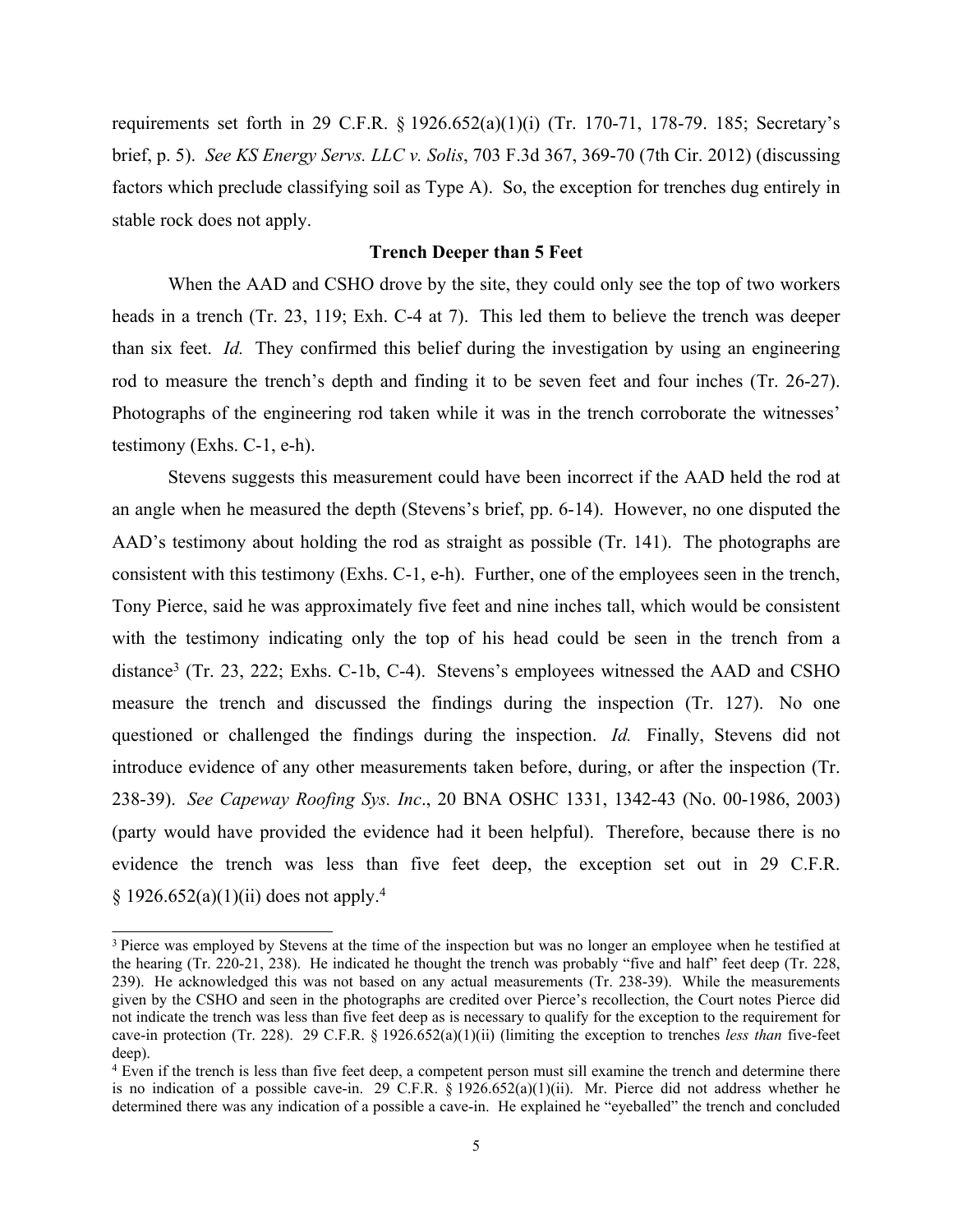#### *Violation*

Having found the standard applies and Stevens did not qualify for either of the exceptions to the requirement to have cave-in protection, the Court turns to whether the slope of the trench was sufficient to protect against cave-ins. When a trench dug in Type B soil is deeper than five feet, its slope cannot exceed 45-degrees<sup>5</sup> (Stip. 8-9; Stevens's brief, p. 2). *Stark Excavating*, 24 BNA OSHC at 2216, 2218. 29 C.F.R. § 1926.652(a)(1).

To calculate the slope, or angle, of the sides of the trench, the Secretary's expert, Michael Shea, used the measurements obtained by the AAD and CSHO during their investigation (seven feet, four inches deep and fourteen feet wide) (Exh. C-9 at 4). He also considered the estimated measurement of the trench floor in the Expert Report of Jack Cochran, who testified on Stevens's behalf.<sup>6</sup> *Id.* Using these measurements, Shea determined the trench's slope was 64.5 degrees, which is considerably above the 45-degree maximum the standard permits (Tr. 169; Exh. C-9). Table B-1 n.2.

Stevens does not dispute Shea's calculations. Instead, it attacks the Secretary's evidence alleging: (1) the CSHO and the AAD were inexperienced, (2) the measurement of the trench depth could be wrong; (3) the measurement of the trench width at the top could be wrong; (4) the CSHO and AAD did not measure the bottom width of the trench; and (5) the trench did not constitute a hazard (Stevens's brief, pp. 3-5, 9-16). For the reasons discussed below, the Court finds the challenge to capabilities of the CSHO and AAD to be without merit and the challenges to the measurements of the trench to be unsubstantiated.

#### 1. **Capabilities of the CSHO and AAD**

Stevens challenges the experience and training of the two OSHA employees who conducted the inspection (Stevens's brief, p. 5). The CSHO has a college engineering degree, over twenty years of work experience, including seven years working in the health group with the Mine Safety and Health Administration (Tr. 14). He had been working for OSHA for over a year at the time of the inspection and completed extensive training with the agency. *Id.* Further, he was accompanied by the AAD who had considerable experience in workplace investigations

<sup>5</sup> As noted above, Stevens does not argue it provided cave-in protection in a manner compliant with § 1926.652(c). (Stevens's brief, p. 3; Stip. 7). Even if it had made such an argument, the CSHO and the AAD both explained there were no protective supports or shields in the trench (Tr. 32, 119-20). Their testimony is consistent with the photographic evidence and is credited (Exh. C-1).

<sup>6</sup> Knowing this measurement was not critical to determining the trench's slope (Tr. 175, 182).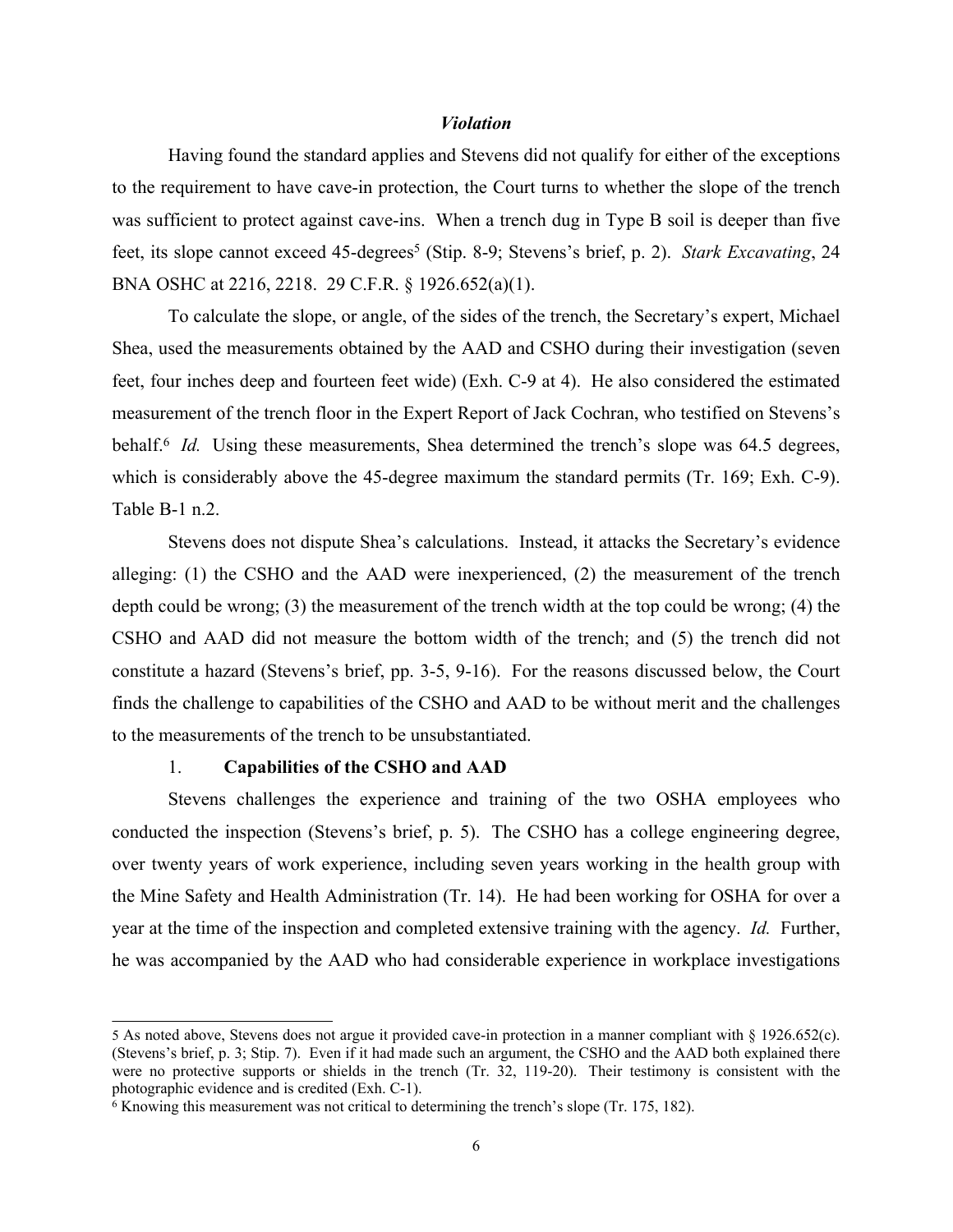(Tr. 15). Although Stevens relies on the AAD having been in his position for less than two years, like the CSHO, the AAD also had considerable other relevant experience, including working for OSHA for over six years before being promoted to AAD as well as fifteen years of experience as a safety consultant (Tr. 117). Contrary to Stevens's assertion, the Court finds both the CSHO and AAD have considerable experience in workplace health and safety. Their testimony was corroborated and Stevens fails to establish their level of experience adversely impacted their credibility.

#### 2. **Trench Depth Was 7 feet and 4 inches**

Stevens takes issue with how the trench was measured (Stevens's brief, p. 10). First, it suggests the depth measurement could have been inaccurate if the AAD held the measuring rod at an angle rather than vertically when he measured the trench depth. *Id.* There is no evidence the AAD did this (Tr. 125-26, 141). Further, as Shea explained, even if the AAD had held the rod flush with the sides of the trench rather than vertically as he said he did, the measurements would still indicate a slope in excess of 45-degrees (Tr. 174).

Stevens repeatedly mischaracterizes Shea's testimony saying he found the trench to be six feet, four inches deep (Stevens's brief, pp. 9, 11). To the contrary, Shea explained the trench was essentially a triangle. So, one could calculate the depth even if only the width across the top and length of one angled side was known (Tr. 175, 182). For example, if the angled side of the trench was seven feet and four inches long (as opposed to the vertical depth being seven feet and four inches as the Secretary alleges), with a fourteen-foot width the trench's slope still would not have complied with the cited standard (Tr. 174-76). Thus, even if the Court fully credited Stevens's unsubstantiated theory that seven feet and four inches was the angled length of the side, the trench was still not sloped appropriately. *See Ford*, 15 BNA OSHC at 2010 (affirming a violation of 29 C.F.R. § 1926.25(a) even though the trench's exact depth was not established).

#### 3. **Trench was 14 feet wide at the top**

Stevens also disputes the Secretary's proof of the trench's width (Stevens's brief, pp. 6-7). The CSHO and AAD both testified they measured the top of the trench and determined it was fourteen feet wide in the area where they observed the workers (Tr. 27-28, 123-26). However, the Sampling Worksheet, which was prepared a few days after the inspection and attached to the soil sample, lists the trench as 21 feet across at its widest point (Exh. C-5). While the Sampling Worksheet refers to the trench's widest point, the CSHO and AAD explained the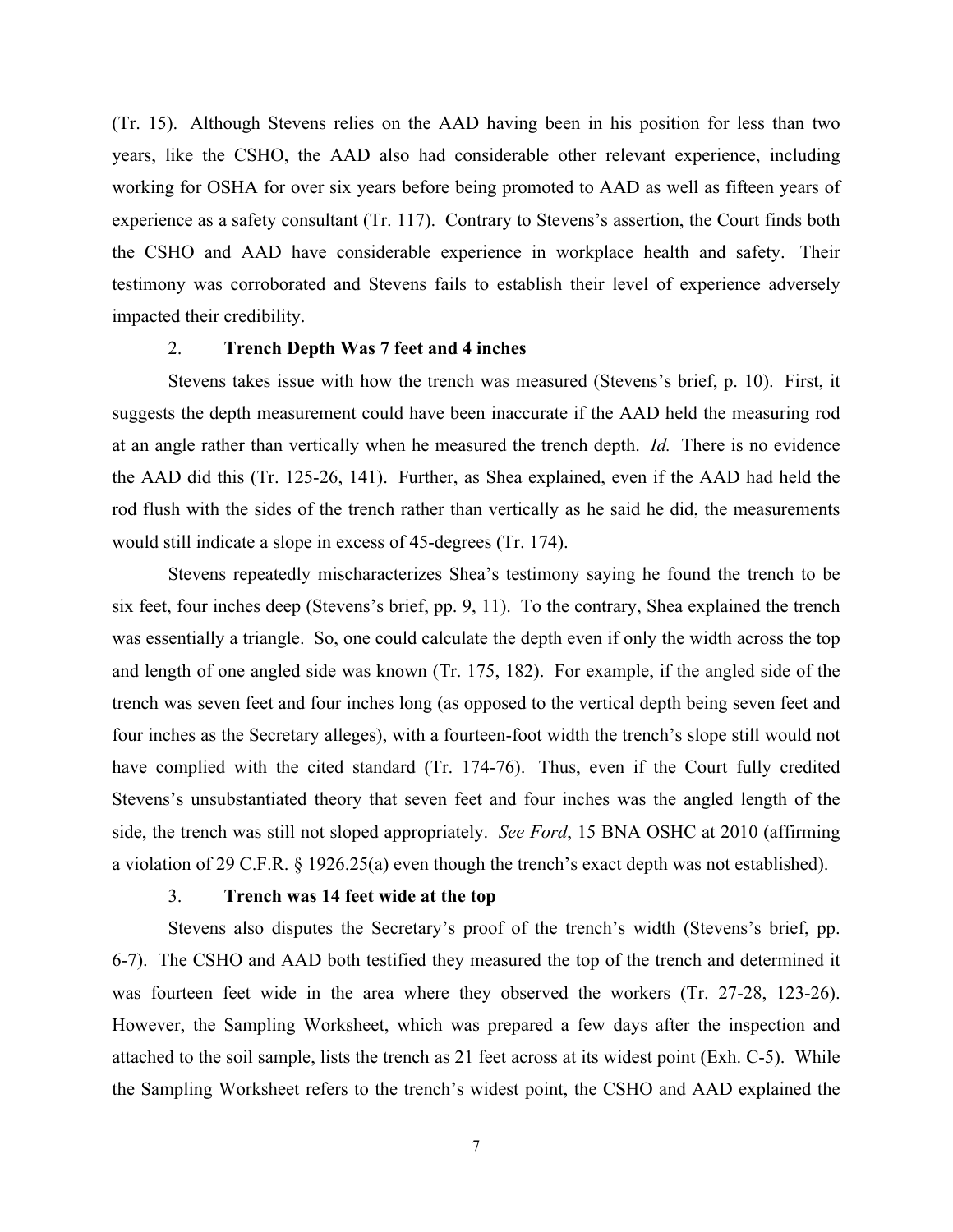area where they saw the employees was not the widest point of the trench (Tr. 31-32). This is consistent with the testimony of Pierce, one of the employees observed in the trench, who acknowledged he had not been exclusively in the widest part of the trench (Tr. 241; Exh. C-1a-b). Two other documents, the Safety Narrative and the Violation Worksheet, corroborate the AAD and CSHO's testimony by also specifying the trench was fourteen feet wide (Tr. 111; Exhs. C-3, C-4). Further, as noted above, according to the AAD, the fourteen-foot width was discussed during the inspection and was not challenged then<sup>7</sup> (Tr. 127).

The photographic evidence further bolsters the evidence of the trench being fourteen feet wide (Exh. C-4). The parties agree the drain pipe had a five-foot diameter (Tr. 166, 286). While knowing the size of the drain pipe cannot yield the exact dimensions of the trench, the photographs showing the pipe in the trench support the witnesses' testimony regarding the width and shape of the trench (Exh. C-4). One photograph shows the CSHO's engineering rod resting on top of the five-foot drain pipe and extending beyond it before reaching the sides of the trench. *Id.* Although the photograph's resolution is not sufficient to see the measurement markings on the rod, in light of the known width of the drain pipe, the photograph is consistent with the witnesses' recollection and supports the measurements in the Safety Narrative and Violation Worksheet (Exhs. C-3, C-4, C-5). In addition, the site supervisor acknowledged the trench appeared to be narrower near the drain pipe and wider at the back (Tr. 242; Exh. C-1c). Accordingly, the use of the fourteen-foot width to calculate the trench's slope was appropriate.

#### 4. **Width of the Trench at Bottom**

The Secretary's response to a discovery request provided the bottom width of the trench was fourteen feet (Exh. R-1). However, at the hearing, the Secretary did not establish the exact width of the trench floor. The CSHO and AAD acknowledged they did not enter the trench to measure the floor because they were concerned about the safety of the excavation (Tr. 148). And, the AAD cast doubt on a fourteen-foot width at the bottom when he acknowledged the sides of the trench were not completely vertical, as they would need to be if the trench was the same width at the top and bottom (Tr. 132).

<sup>7</sup> Stevens's also provided the fourteen-foot width dimension to its own expert so he could prepare his report (Tr. 296-99; Exhs. C-9, C-11). Stanley Hallmark, of Atlas, testified they needed to blast the trench at least three feet wide for the portion of the trench where the pipe will be laid (Tr. 210). However, he noted they could not control whether the blasting would result in a wider trench and he did not discuss any measurements of the trench. *Id.* He also acknowledged Stevens's employees worked on the trench after he completed the blasting work and he did not know the actual dimensions of the trench at the time of the inspection (Tr. 212-13).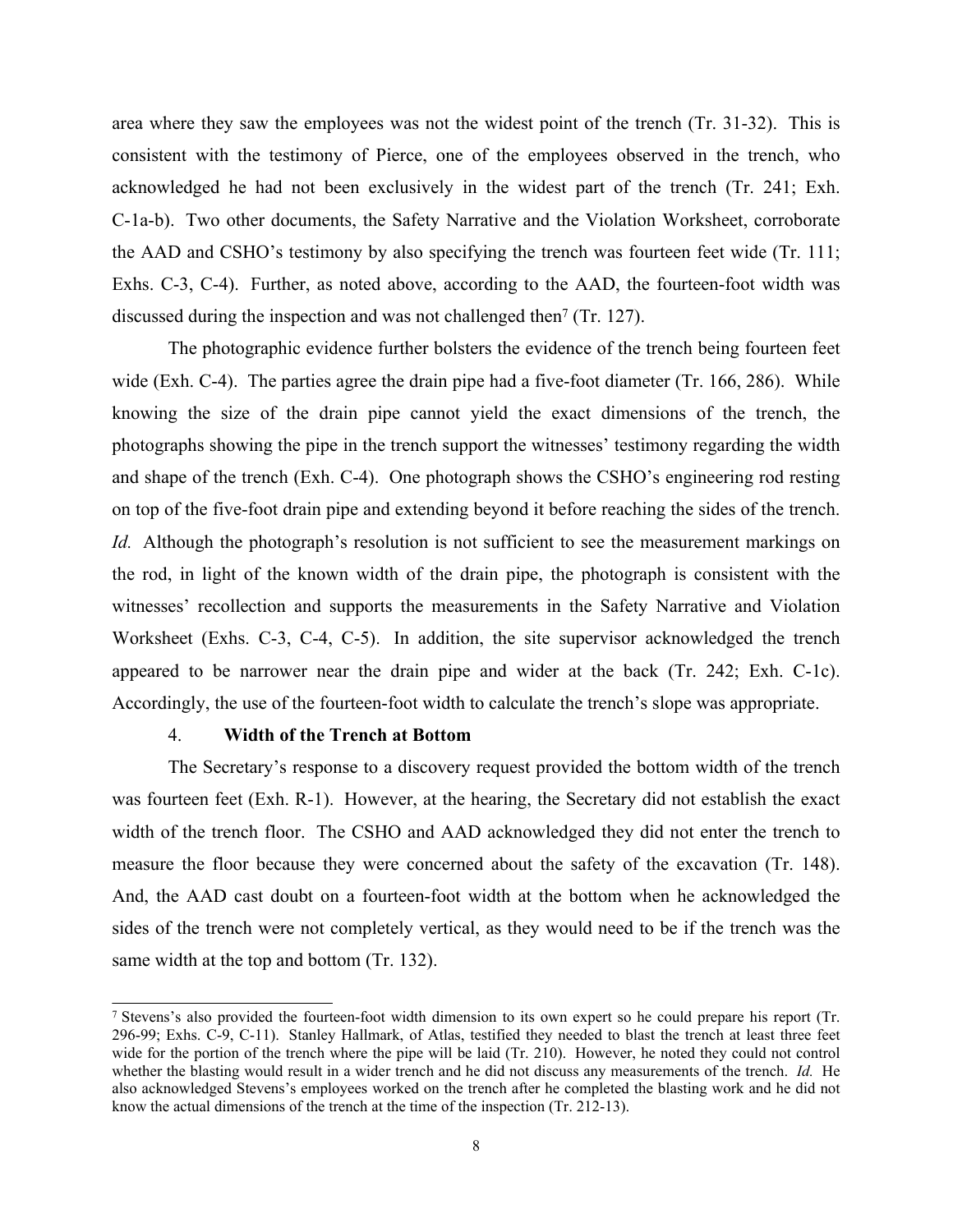The Secretary did not need to establish the width of the trench floor, however, because he provided evidence about the depth and width of the trench. Only these two measurements are needed to calculate the slope and establish a violation (Tr. 175, 182). Further, the slope calculated with these two established measurements is consistent with the estimated seven-foot width of the trench floor Stevens's expert provided in his report (Exh. C-9 at exh. E; Tr. 165, 286, 298). The storm drain in the trench had an approximate five-foot diameter and there was about a foot on each side of the drain, which is consistent with the trench being seven feet wide at the bottom (Tr. 36, 166-67, 286; Exh. C-1d).

### 5. **Standard does not require proof of a hazard**

Finally, Stevens argues the trench did not constitute a hazard (Stevens's brief, pp. 4-5). Stevens's expert, Jack Cochran, testified, based on the photographs he saw, the excavation looked like "relatively stable rock" and he did not believe there was a substantial probability of serious harm (Tr. 289). However, the standard applies to any excavation unless one of the two exceptions applies, i.e., the excavation is dug entirely in a material which meets the standard's definition for stable rock or the depth is less than five feet. *Bardav*, 24 BNA OSHC at 2107-8; *Jim Boyd Constr., Inc.*, 26 BNA OSHC 1109, 1110 (No. 11-2559, 2016) (belief there was no hazard did not preclude affirming a violation of 29 C.F.R.  $\S 1926.652(a)(1)$ . Cochran acknowledged blasted excavations have irregular sides and it is difficult to predict how material is going to break up when being blasted (Tr. 291). He explained the "natural instinct" is for the soil to want to close once it has been cut (Tr. 292). He had no firsthand knowledge of the type of soil in the trench at issue here. *Id.* Further, he specifically acknowledged the measurements and calculations presented during the hearing were correct, including Shea's determination that the slope of the trench exceeded the maximum angle the standard permits and he admitted the calculations in his own expert report were in error<sup>8</sup> (Tr. 293, 295-96; Exh. C-9 at exh. E).

Thus, Cochran's testimony does not undermine finding the excavation violated the cited standard. The Secretary's evidence of the trench being seven feet, four inches deep and fourteen feet wide is credited over Stevens's speculation that these measurements could be erroneous.

<sup>8</sup> At one point in his testimony, Cochran said he was "not willing to concede" the trench was fourteen feet wide (Tr. 294). This appears to conflict with an earlier statement acknowledging Shea's measurements and calculations were correct (Tr. 293). In addition, other than noting the measurement of the trench's width could be disputed, he provided no other measurements or rational as to why the evidence of the fourteen-foot width should be rejected (Tr. 294). In contrast, the Secretary provided additional support such as photographs and information about the drain pipe's dimension in support of his view of the trench's dimensions.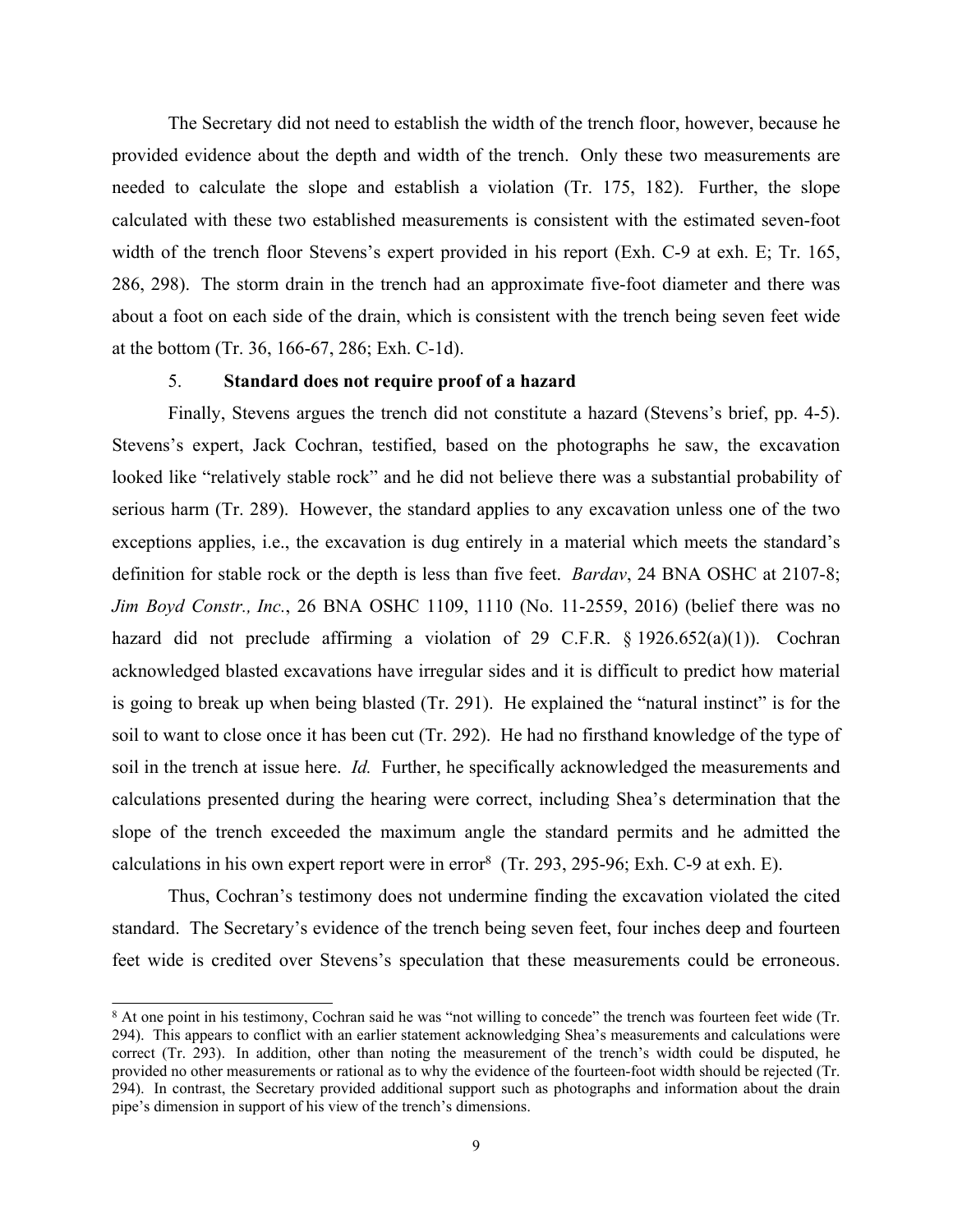With these dimensions, both the Secretary's expert and Stevens agree the trench was not adequately sloped.

Accordingly, because the trench was not made entirely in stable rock and was more than five feet deep, Stevens needed to provide sufficient cave-in protection. Stevens failed to provide such protection and so the Secretary established a violation of 29 C.F.R. § 1926.652(a)(1).

#### *Employee Exposure to the Violation*

The CSHO and AAD saw and photographed two workers in the trench (Tr. 23; Exhs. C-1a, C-1b. During their investigation, the CSHO and AAD learned one of the workers was Pierce, Stevens's site supervisor (Tr. 23-24). According to the CSHO, he was told the other employee working in the trench was Cody Pierce, another Stevens' employee.<sup>9</sup> *Id*. At the hearing, Pierce acknowledged he was in the trench but indicated Austin Payne, rather than Cody Pierce, was in the trench with him (Tr. 221-22). Since Payne was also a Stevens' employee, this factual dispute is not outcome determinative. *Id.* The Secretary established a supervisor and an employee both were in the trench at the time alleged in the Citation. This is sufficient to show employee exposure.<sup>10</sup> *See Bardav*, 24 BNA OSHC at 2108 (evidence that employees were in unprotected excavation established exposure).

## *Employer Knowledge of the Violation*

To establish knowledge, the Secretary must show the Stevens knew, or with the exercise of reasonable diligence, could have known of the violative condition. *See e.g., Revoli Constr. Co.,* 19 BNA OSHC 1682, 1684 (No. 00-0315, 2001) (employer had actual and constructive knowledge of a violation of 29 C.F.R. § 1926.652(a)); *Dun-Par Engineered Form Co.,* 12 BNA OSHC 1962, 1965-66 (No. 82-928, 1986) (finding knowledge when supervisor was nearby and should have known that work would place employee close to the hazard). The site supervisor acknowledged he had been working in the unprotected trench with another employee<sup>11</sup> (Tr. 236,

<sup>9</sup> Cody Pierce did not testify.

<sup>&</sup>lt;sup>10</sup> In addition to actual exposure, the record also shows employee access to the violative condition was reasonably predictable. *See Phoenix Roofing*, 17 BNA OSHC 1076, 1079 (No. 90-2148, 1995), *aff'd without published opinion*, 79 F.3d 1146 (5th Cir. 1996). There is no evidence employees were precluded from entering the trench. Nor is there a claim the work did not require anyone to be in the trench.

<sup>&</sup>lt;sup>11</sup> In its brief, Stevens did not allege there was any employee misconduct. Nor does the record reflect sufficient evidence to establish this defense. *See Daniel Int'l v. OSHA,* 683 F.2d 361, 364 (11th Cir. 1982) (employer bears the burden of showing employee misconduct caused the violation); *Schuler-Haas Elec. Corp.,* 21 BNA OSHC 1489, 1494 (No. 03-0322, 2006) (discussing the four-part test for unpreventable employee misconduct). Thus, the Secretary may establish employer knowledge by showing two employees knew of the violative condition. *See Cent. Fla. Equip. Rentals, Inc.*, 25 BNA OSHC 2147, 2156 (No. 08-1656, 2016).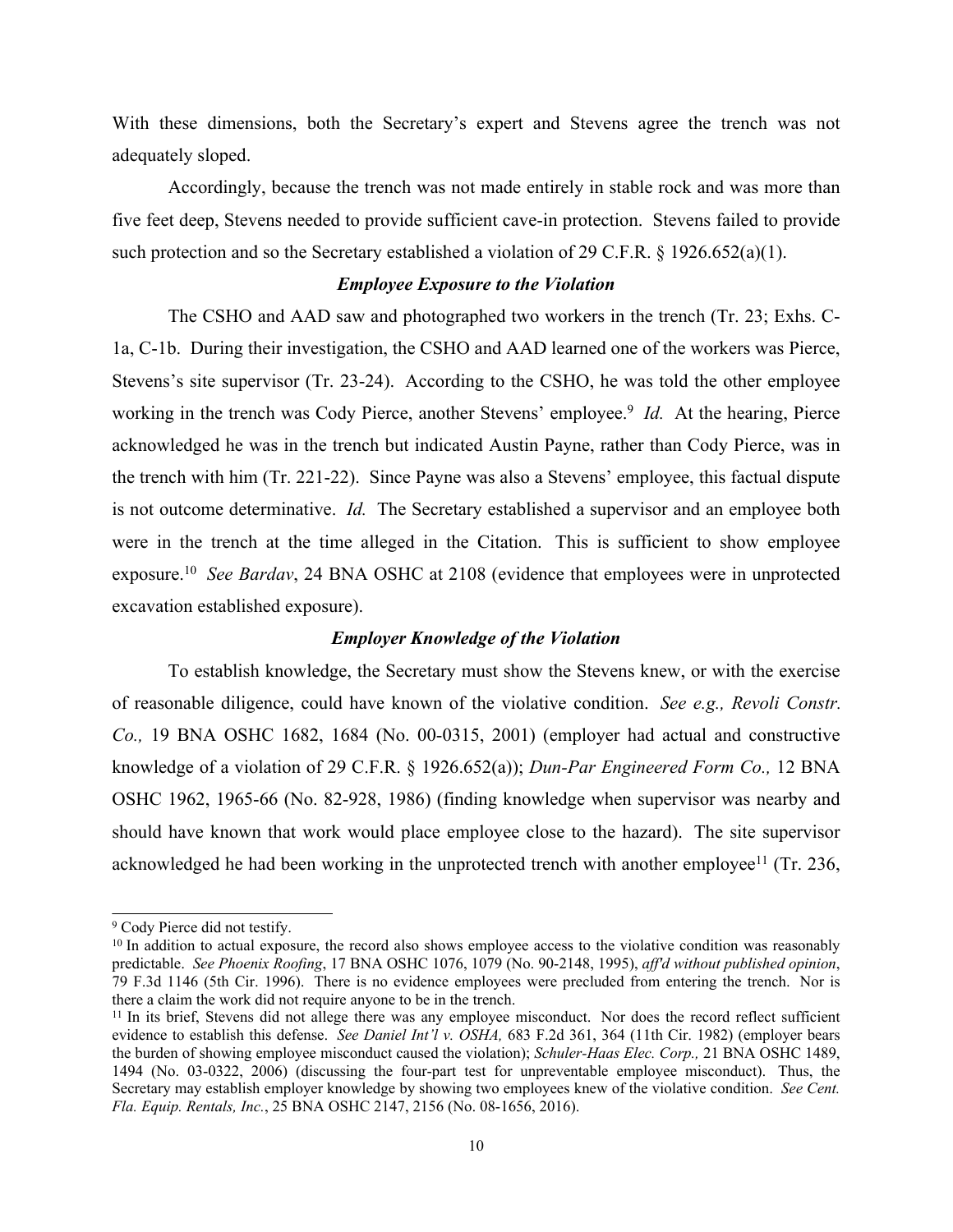239). When the exposed employees include not only the supervisor but also a subordinate employee, the supervisor's knowledge is imputable to the employer. *Empire Roofing Co. SE., LLC*, No. 16-17309, 2017 WL 4708162, at \*3 (11th Cir. Oct. 19, 2017) (imputing knowledge when neither foreman nor subordinates used fall protection); *Quinlan v. Sec'y of Labor,* 813 F.3d 832 (11th Cir. 2016) (imputing supervisor's knowledge of subordinate employee's violative conduct).

In addition to the site supervisor's actual knowledge, the Secretary also showed constructive knowledge. The trench was in plain view and could have been seen by another supervisor, Reed Cole (Tr. 129, 139, 238). Cole had been at the worksite earlier in the day, before the CSHO and AAD arrived, and he was capable of viewing the trench and its slope then (Tr. 129, 238). *See Bardav*, 24 BNA OSHC at 2108 (supervisor's presence near the trench showed employer knowledge); *Fla. Lemark Corp. v. Sec'y of Labor*, 634 F. App'x. 681, 684-85, 688, 25 BNA OSHC 1825, 1827-28 (11th Cir. 2015) (unpublished) (finding knowledge prong met when the supervisor could have discovered the hazardous condition through reasonable diligence).

Stevens does not deny knowledge of the trench but argues the site supervisor believed the trench complied the excavation standard (Stevens's brief, p. 4.) However, belief in the presence of a hazard is not the appropriate test—the Secretary does not have to prove the employer knew the condition constituted a violation. *See Revoli,* 19 BNA OSHC at 1684; *Jim Boyd*, 26 BNA OSHC at 1111 (believing the trench did not pose a hazard did not preclude finding a violation); *Kokosing Constr. Co*., 21 BNA OSHC 1629, 1632 (No. 04-1665, 2006) (finding reasonable diligence required further action on the part of the employer), *aff'd*, 232 F. App'x 510 (6th Cir. 2007) (unpublished). It is enough to show the employer failed to engage in reasonable diligence to identify the violative condition. *Id.* The site supervisor did not measure the trench (Tr. 239). He knew the soil had been blasted and was capable of realizing its depth relative to his own height. *Id.* Further, the slope of the trench was nearly twenty degrees more than the maximum allowed for Type B soil (Tr. 48, 89, 169). It even exceeded the maximum slope for excavations in more stable Type A soil (Tr. 172). Thus, whatever the site supervisor's personal belief about the trench's compliance, it was not the product of reasonable diligence to determine the trench's compliance with the cited standard.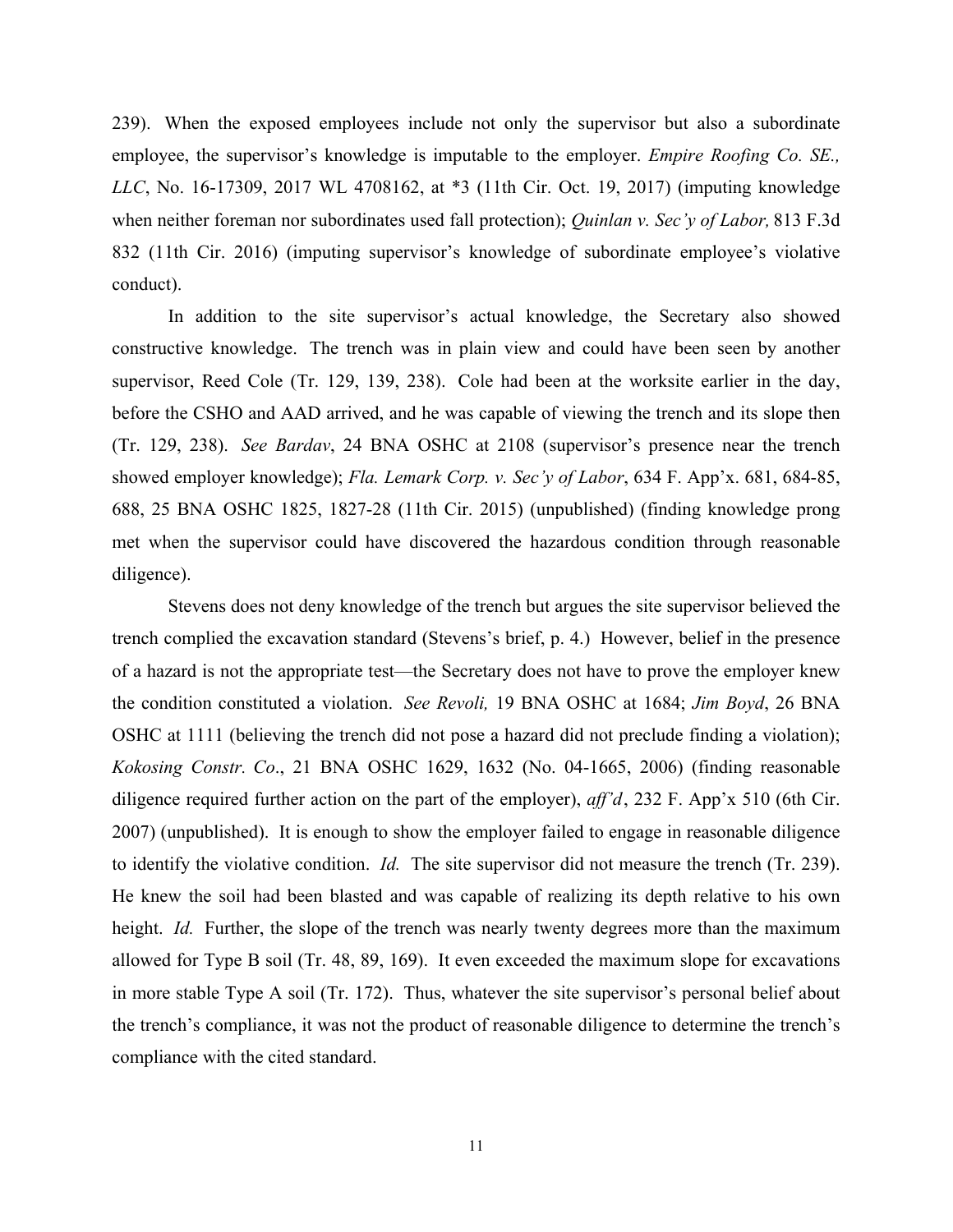#### *Affirmative Defenses*

The Secretary met his prima facie burden of showing applicability, violation of the standard, employee exposure to the violative condition and employer knowledge. Although Stevens raised certain affirmative defenses in its Answer, it neither pursued them in its brief nor offered sufficient proof to establish any of them at the hearing. Accordingly, the violation is affirmed.

#### *Characterization*

The Secretary characterizes this Citation item as serious (Stip. 5). A violation is "serious" if there was a substantial probability death or serious physical harm could have resulted from the violative condition. 29 U.S.C.  $\S 666(k)$ .

The trench at issue here was considerably steeper than the maximum allowable slope. (Tr. 169; Exh. C-9). Employees working in trenches without appropriate protection face cave-in hazards (Tr. 17, 118, 179; Exh. C-7). A cave-in can result in broken bones, crush injuries and death. *Id.* The AAD explained OSHA has a national emphasis program on trenching and excavations because of the number of fatalities and accidents associated with this type of hazard (Tr. 118-19; Exh. C-7). OSHA considers the risk serious enough to require inspectors to stop and investigate any time they see a trench or excavation (Tr. 15-17). Likewise, the Commission has previously characterized violations of the trenching standard as serious. *See e.g., Stark Excavating,* 24 BNA OSHC at 2224, 2228 (finding one violation of 29 C.F.R. § 1926.652(a) serious and another one willful); *Mosser Constr. Inc.*, 23 BNA OSHC 1044, 1046 (No. 08-0631, 2010) (rejecting claim that the violation of 29 C.F.R. § 1926.652(a) was other-than-serious); *Calang Corp.,* 14 BNA OSHC 1789, 1794 (No. 85-0319, 1990) (noting trench cave-ins have been "one of the most severe problems in occupational safety").

Neither Pierce nor Cochran provided adequate support for their opinion the trench could not result in a serious injury. *See Stark Excavating*, 24 BNA OSHC at 2222 (mistakenly believing trench was dug in Type A soil did not preclude serious characterization for a violation of § 1926.652(a)(1)); *Jim Boyd*, 26 BNA OSHC at 1113 (actions taken to comply with excavation standard did not preclude finding the violation willful). Both seemed to improperly focus on the probability of an accident, rather than on whether death or serious harm would be the probable result if an accident occurred. *See Mosser*, 23 BNA OSHC at 1046 (characterizing a violation of 29 C.F.R. § 1926.652(a) serious despite expert's claim that cave-in hazard was not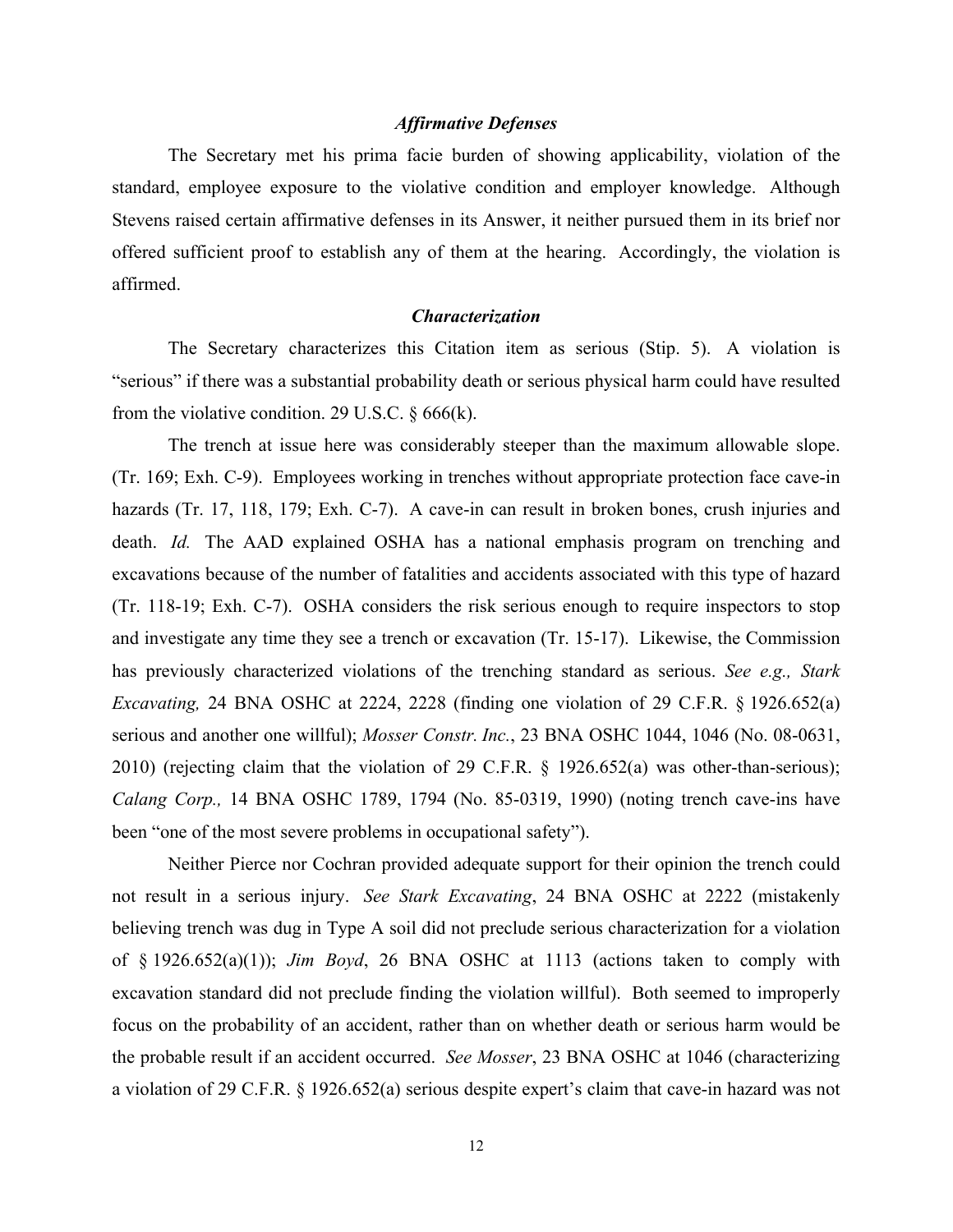present with the Type B soil at the worksite). When the focus is directed at what injuries are probable in the event of an accident, the violation is appropriately characterized as serious. *See John Carlo, Inc.*, No. 04-1405, 2006 WL 2037376, at \*4 (O.S.H.R.C.A.L.J., May 22, 2006) (affirming a violation of 29 C.F.R. § 1926.652(a) as serious due to the cave-in hazard), *aff'd*, 234 Fed. Appx. 902 (11th Cir. 2007) (unpublished).

### *Penalty Amount*

The Act requires consideration of four factors to determine the penalty: (1) the gravity of the violation; (2) the employer's size; (3) the employer's history; and (4) its good faith. *Orion Constr., Inc.,* 18 BNA OSHC 1867, 1868-69 (No. 98-2014, 1999). Of these, gravity is generally the most important factor. *Id.* at 1868.

The Secretary proposes a penalty of \$5,390.00 because, despite the violation's high gravity, Stevens is a small employer and a prior inspection within the last five years did not result in a violation (Secretary's brief, pp. 15-16). The Court agrees the gravity of the violation is high—broken bones or death would be the likely resulting injuries in the event of a cave-in and two employees were observed in the unprotected trench. The CSHO indicated the company had 47 employees, however, Stevens's President, Tom Stevens, testified the company had more than 85 employees (Tr. 22, 199). Stevens history reveals it was previously investigated, but not cited within the last five years (Tr. 47). The company had a health and safety policy and the Secretary does not allege a failure to promptly abate.<sup>12</sup> After weighing this evidence, with a particular emphasis on the gravity, the Court finds \$5,390.00 to be an appropriate penalty.

## **FINDINGS OF FACT AND CONCLUSIONS OF LAW**

The foregoing decision constitutes the findings of fact and conclusions of law in accordance with Fed. R. Civ. P. 52(a).

<sup>&</sup>lt;sup>12</sup> In its brief, Stevens appears to deny the hazard was abated during the inspection (Stevens's brief, p. 16). However, the site supervisor said workers moved dirt around (including with a backhoe), and put gravel along with dirt in the trench (Tr. 233, 244-45). Stevens's expert also referred to employees taking abatement measures in his report (Exh. C-9 at exh. E at 2).